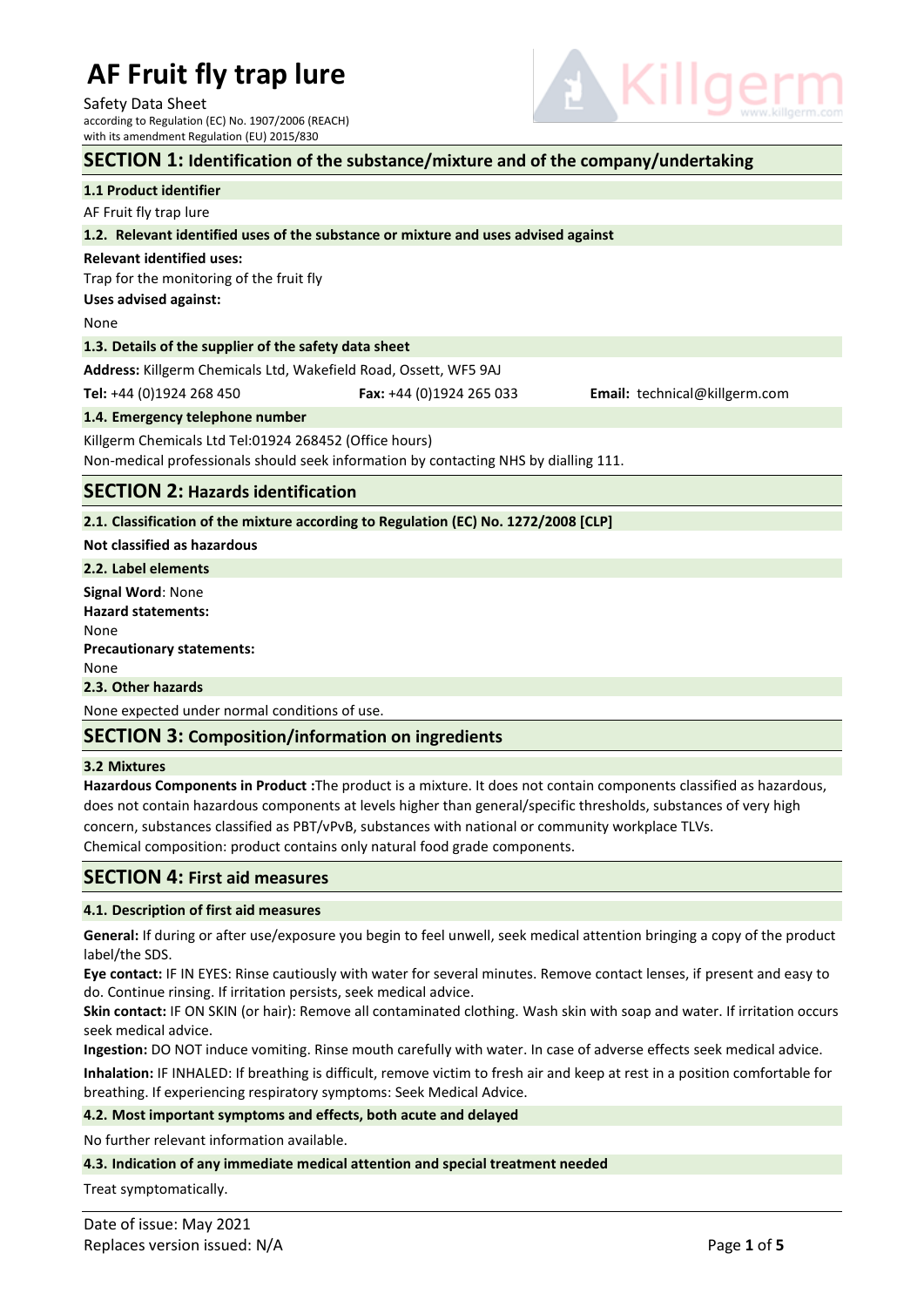#### Safety Data Sheet

according to Regulation (EC) No. 1907/2006 (REACH) with its amendment Regulation (EU) 2015/830



## **SECTION 5: Firefighting measures**

#### **5.1. Extinguishing media**

**Suitable extinguishing agents:** Water Mist, foam, dry chemical or carbon dioxide.

#### **Unsuitable agents:** Do not use water jet.

#### **5.2. Special hazards arising from the substance or mixture**

The combustion / thermal decomposition of the product may produce carbon oxides, harmful gases. Avoid inhalation of combustion products, may pose a threat to health.

#### **5.3. Advice for firefighters**

Wear self-contained breathing apparatus and appropriate protective equipment.

Fire residues and contaminated extinguishing media should be disposed according to current regulation. Warn those at risk that toxic fumes are produced.

#### **SECTION 6: Accidental release measures**

#### **6.1 Personal precautions, protective equipment and emergency procedures**

Wear appropriate PPE (See 8.2). Remove sources of ignition. Avoid direct contact with the product.

#### **6.2. Environmental precautions**

No special requirements. Do not dispose into sewers or the environment.

#### **6.3. Methods and material for containment and cleaning up**

In case of unsealed container or spillage, secure source of contamination and move product to empty emergency container. Large spillages gather mechanically (pumping) and dispose. Small spillages should be treated with appropriate sorbent (sand, sawdust, diatomaceous earth), gathered to closed and labelled container and safely disposed. Cleaning up should be conducted under appropriate ventilation. Area of spillage should be rinsed with water.

#### **6.4. Reference to other sections**

See section 8 for protective clothing / See section 7 for safe handling / See section 13 for disposal.

#### **SECTION 7: Handling and storage**

#### **7.1. Precautions for safe handling**

No special measures necessary if stored and handled correctly. Read label before use. Use only as intended.

#### **7.2. Conditions for safe storage, including any incompatibilities**

Store in original tightly closed container in a secure location away from children and animals when not in use. Store at temperature range 0 – 40 °C.

#### **7.3. Specific end use(s)**

See section 1.2.

### **SECTION 8: Exposure controls/personal protection**

#### **8.1. Control parameters**

Contains no substances with workplace exposure limits.

#### **8.2. Exposure controls**

Where exposure may occur engineering controls should be employed. A risk assessment should be carried out and the following PPE may be appropriate /required.

| <b>PPE</b>  | Item in use                                | Spillage                                   |
|-------------|--------------------------------------------|--------------------------------------------|
| Respiratory | No requirement under adequate ventilation. | No requirement under adequate ventilation. |
| Gloves      | Protective Gloves to EN 374 e.g. Nitrile.  | Protective Gloves to EN 374 e.g. Nitrile.  |
| Overall     | coverall type 5/6.                         | coverall type 5/6.                         |
| Goggles     | Goggles to EN 166 34                       | Goggles to EN 166 34                       |

**General safety and hygiene measures:** Handle in accordance with good industrial hygiene and safety practice. Wearing of closed work clothing is recommended. Store work clothing separately. Keep away from food, drink and animal feeding stuffs.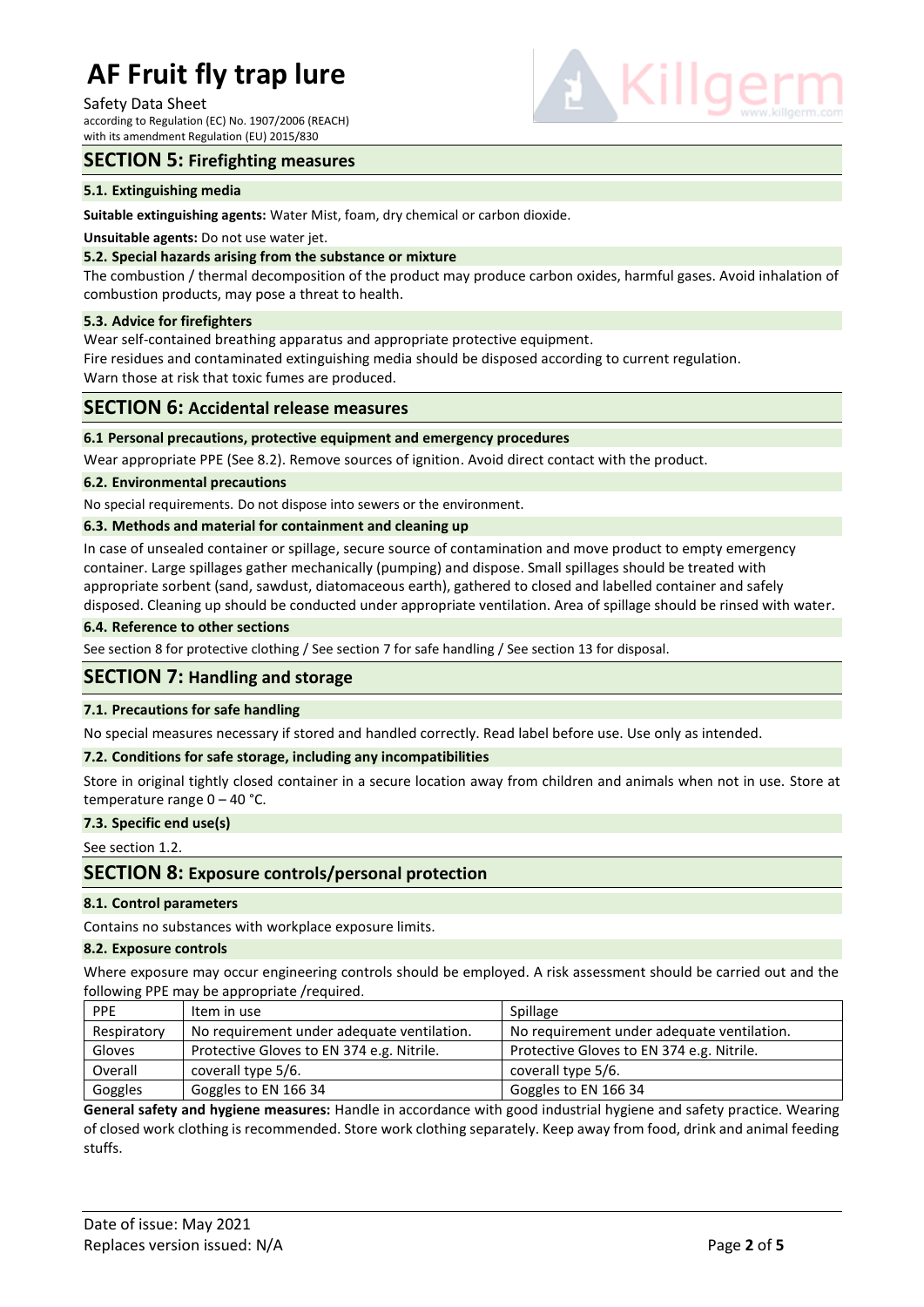Safety Data Sheet

according to Regulation (EC) No. 1907/2006 (REACH) with its amendment Regulation (EU) 2015/830



|  |  | <b>SECTION 9: Physical and chemical properties</b> |  |
|--|--|----------------------------------------------------|--|
|--|--|----------------------------------------------------|--|

| 9.1. Information on basic physical and chemical properties |                          |  |  |  |
|------------------------------------------------------------|--------------------------|--|--|--|
| Appearance:                                                | Red Coloured liquid.     |  |  |  |
| Odour:                                                     | Fruit.                   |  |  |  |
| Odour threshold:                                           | No data                  |  |  |  |
| pH:                                                        | Approx. 3.0              |  |  |  |
| Melting point/freezing point:                              | $<$ 0 $^{\circ}$ C       |  |  |  |
| Initial boiling point/boiling range:                       | $>100^{\circ}$ c         |  |  |  |
| Flash point:                                               | No data                  |  |  |  |
| Evaporation rate:                                          | No available data.       |  |  |  |
| Flammability:                                              | Not applicable.          |  |  |  |
| Upper/lower flammability or explosive limits:              | No available data.       |  |  |  |
| Vapor pressure:                                            | No available data.       |  |  |  |
| Vapor density:                                             | No available data.       |  |  |  |
| Relative density:                                          | 1.032 kg/dm <sup>3</sup> |  |  |  |
| Solubility(ies):                                           | fully miscible.          |  |  |  |
| Partition coefficient n-octanol/water (log Kow):           | No available data.       |  |  |  |
| Auto-ignition temperature:                                 | No available data.       |  |  |  |
| Decomposition temperature:                                 | No available data.       |  |  |  |
| Viscosity:                                                 | No available data.       |  |  |  |
| Explosive properties:                                      | Not applicable.          |  |  |  |
| Oxidising properties:                                      | No available data.       |  |  |  |
| 9.2 Other Information                                      |                          |  |  |  |

No further relevant information

# **SECTION 10: Stability and reactivity**

#### **10.1. Reactivity**

The product is non-reactive under recommended conditions of use, storage and transport.

#### **10.2. Chemical stability**

Stable under recommended conditions of storage and handling.

#### **10.3. Possibility of hazardous reactions**

No dangerous reactions known under normal conditions of use.

#### **10.4. Conditions to avoid**

Extremes of temperature and direct sunlight.

## **10.5. Incompatible materials**

None known

#### **10.6. Hazardous decomposition products**

Under normal conditions of storage and use, hazardous decomposition products should not be produced. During combustion Oxides of carbon and other toxic products will be evolved.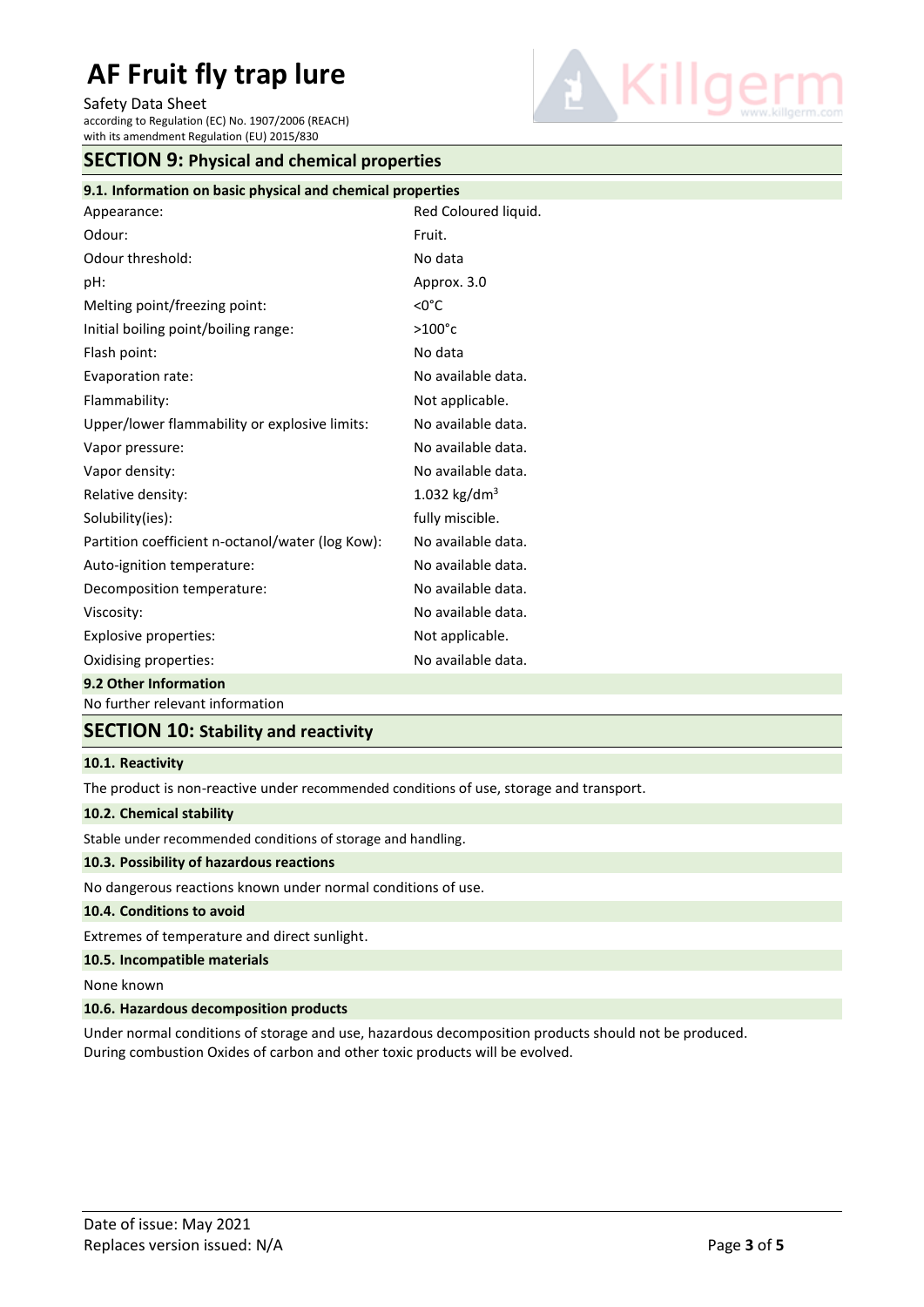#### Safety Data Sheet

according to Regulation (EC) No. 1907/2006 (REACH) with its amendment Regulation (EU) 2015/830

# **SECTION 11: Toxicological information**

## **11.1. Information on toxicological effects**

# **Classification of the product was conducted by calculation method according to regulation 1272/2008 based on the content of hazardous ingredients:**

**a) acute toxicity**: Based on data available classification criteria not met. Information has been derived from the

**b) irritation:** Based on data available classification criteria are not met.

**c) corrosivity:** Based on data available classification criteria are not met.

**d) sensitisation:** Based on data available classification criteria are not met.

**e) repeated dose toxicity:** Based on data available classification criteria are not met.

**f) carcinogenicity:** Based on data available classification criteria not met.

**g) mutagenicity:** product does not contain any compounds with germ cell mutagenicity hazard.

**h) toxicity for reproduction:** Based on data available. classification criteria are not met.

**i) aspiration:** Based on data available classification criteria are not met.

**11.2. Other Data**

See section 2.3

# **SECTION 12: Ecological information**

# **12.1. Toxicity**

Product was not tested in relation to environmental hazards, does not contain hazardous ingredients. Product is not hazardous according to Regulation 1272/2008.

# **12.2. Persistence and degradability**

Product not tested; no data available.

**12.3. Bio accumulative potential**

Product not tested; no data available.

**12.4. Mobility in soil**

Product not tested; no data available.

# **12.5. Results of PBT and vPvB assessment**

No further data available.

**12.6. Other adverse effects**

Product isn't classified as harmful to the aquatic environment. Product isn't toxic for bees.

# **SECTION 13: Disposal considerations**

# **13.1. Waste treatment methods**

**Waste product:** Waste of the product is not hazardous, dispose in entity authorized to waste collection, transport, waste recovery and disposal. Establish waste code with waste collector. Do not introduce waste of product into sewage. Dispose of waste in accordance with all Federal, State and Local regulations.

Suggested waste code: 16 03 06 organic wastes other than those mentioned in 16 03 05

**Disposing of the packaging:** Emptied and washed containers may be disposed as municipal waste. In other case treat them as waste of the product.

Suggested waste code: 15 01 05 composite packaging